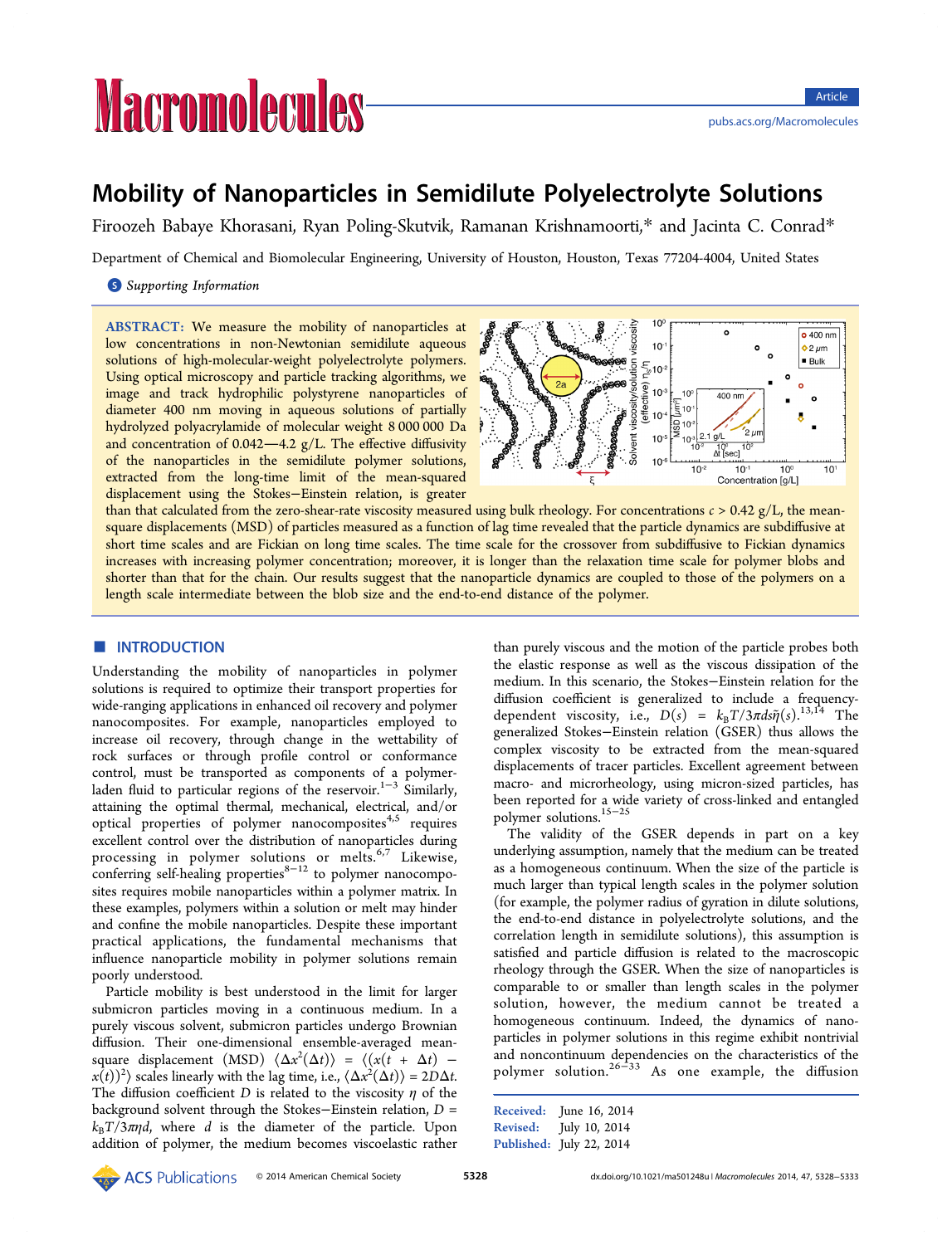coefficients of nanometer-scale particles in concentrated and entangled solutions are significantly higher than expected based on the bulk solution viscosity.<sup>28,31,33</sup> Both theoretical models and simulations<sup>34−37</sup> developed to explain these surprising results suggest that in co[ncentra](#page-5-0)ted solutions polymer entanglements p[lay a c](#page-5-0)ritical role in controlling the nanoparticle dynamics. Polymer fluctuations on length scales ranging from individual chains<sup>35</sup> to the blob size<sup>36</sup> also impact nanoparticle dynamics. Even when the polymers are not entangled, however, they can act as [m](#page-5-0)obile and comp[res](#page-5-0)sible obstacles<sup>38</sup> through which the particles must diffuse.<sup>39</sup> This effect, termed which the particles  $\frac{1}{2}$  can also lead to [an](#page-5-0)omalous diffusion<sup>41−47</sup> through caging. Desp[ite](#page-5-0) extensive work, how these competing mechanis[ms a](#page-5-0)ffect the motion of nanoparticles in poly[mer so](#page-5-0)lutions remains poorly understood.

In this paper, we investigate the mobility of nanoparticles in aqueous semidilute solutions of high molecular weight hydrolyzed polyacrylamide of concentration  $0.042-4.2$  g/L; the overlap concentration  $c^*$ , based on the intrinsic viscosity, is 0.097 g/L. The diameter of the nanoparticles (∼400 nm) is smaller than the end-to-end distance of the polyelectrolyte polymers in dilute solution (∼775 nm), significantly larger than the Kuhn segment length (∼1 nm), and for the semidilute solutions larger than or comparable to the correlation length (∼95−420 nm). We find that the mean-squared displacement (MSD) is subdiffusive at short time scales for solutions of concentration  $c > 0.42$  g/L and exhibits Fickian diffusion on longer time scales. The diffusion coefficient extracted from the long-time slope of the MSD, however, is larger than that calculated from the macroscopic zero-shear-rate viscosity of the polymer solution measured using bulk rheology. This result suggests that the effective viscosity experienced by the nanoparticles is less than that measured in bulk rheology, as also previously found for nanometer-scale particles in polymer solutions.<sup>28,29,31</sup> Moreover, the experimental time scales for the crossover to Fickian dynamics are much longer than those predicted [using](#page-5-0) models that couple the dynamics of the nanoparticles to those of polymer blobs.<sup>35</sup> Our results are consistent with caging of the nanoparticles by polymer segments: the crossover to diffusive dyna[m](#page-5-0)ics appears upon relaxation of a polymer region of size intermediate between the blob size and the end-to-end distance, and the long-time diffusivity reflects the shear thinning of the solution at the local deformation rate imparted by the nanoparticles.

### ■ MATERIALS AND METHODS

Preparation of Nanoparticle−Polymer Solutions. Fluoro-Max dyed red aqueous fluorescent polystyrene nanoparticles of diameter d = 400 nm and microparticles of diameter  $d = 2 \mu m$  were purchased at a concentration of 1 wt % from Thermo Fisher Scientific. These nanoparticles were stabilized in water by addition of trace amounts of surfactant with a carboxylate functionality. The density of the nanoparticles was 1.05  $g/cm<sup>3</sup>$  at 25 °C. The peak excitation and peak emission wavelengths for the fluorescence were 542 and 612 nm, respectively. Hydrolyzed polyacrylamide (HPAM) polymers of weightaveraged molecular weight  $(M_w)$  of 8 000 000 Da (FLOPAAM 3330) were obtained from SNF and used as received. The degree of hydrolysis was 25-30% as reported by the manufacturer.

We prepared aqueous solutions of HPAM in double-deionized water with varying concentrations of polymer; the overlap concentration  $c^* = 0.097 \pm 0.001$  g/L was estimated from the intrinsic viscosity  $[\eta]$  (Supporting Information, Figure S1). For imaging, we prepared solutions at polymer concentrations ranging from 0.042−4.2 g/L, corresponding to 0.67–67 $c^*$ . The end-to-end distance in dilute solution  $R_0 \approx 775$  nm was calculated using the Fox−

Flory equation,<sup>48</sup>  $[\eta] = \Phi R^3 / M_{\text{w}}$ , where  $\Phi$  is the Flory constant, and the correlation length  $\xi/R_0 \sim (c/c^*)^{-1/2}$  was estimated using a scaling [r](#page-5-0)elationship for polyelectrolytes.<sup>49</sup> Sample vials were cleaned with three organic solvents (toluene, tetrahydrofuran, and acetone), rinsed with deionized water, and subse[qu](#page-5-0)ently dried in a convection oven. Appropriate quantities of HPAM and deionized water were added to a cleaned vial to create a solution of known polymer concentration. The solution was then thoroughly mixed by tumbling on a roll mill for between 2 days and 1 week, depending on polymer concentration, until a uniformly homogeneous solution was obtained. Finally, nanoparticles were added to each homogenized solution at a concentration of 0.002 wt % for imaging experiments.

Imaging Protocol. Each sample was confined in a thin glass chamber of thickness ∼0.2 mm to prevent macroscopic motion (Supporting Information). The chamber was filled with 100  $\mu$ L of sample using a pipet and sealed using UV-curable epoxy. Samples were imaged using a Leica DM4000 inverted microscope equipped with a 100× [lens](#page-4-0) [with](#page-4-0) [numerica](#page-4-0)l aperture (NA) of 1.40. Two cameras with distinct ranges of video-capture frame rates were used to image the nanoparticles as they diffused in aqueous HPAM solutions. Movies were acquired at 32, 63, or 120 frames per second (fps) using a AOS Technologies AG camera (S-PRI) with a pixel size of  $0.195 \pm 0.002$  $\mu$ m and 0.67, 1, 1.67, or 2.5 fps using an Olympus camera (DP21) with a pixel size of 0.1266  $\pm$  0.0012  $\mu$ m. We acquired multiple movies of each sample at different frame rates and thereby accessed the dynamics of the nanoparticles across a wide range of time scales  $(0.008-450 s)$ .

**Particle Tracking.** We used particle-tracking algorithms<sup>50</sup> to locate and track the nanoparticles in a time series of fluorescence micrographs. Images from a time series were first denoi[sed](#page-5-0) using a bandpass filter to remove the background intensity. The centroids of all particles were then located with resolution of  $\varepsilon = 40$  nm (by refining the locations of the local maxima of intensity) and subsequently linked into trajectories. From the trajectories of the nanoparticles, we calculated the one-dimensional ensemble-averaged mean-squared displacement (MSD) of the particles  $\langle \Delta x^2(\Delta t) \rangle$ . Although we measured the dynamics across a wide range of time scales, we reported here only those mean-squared displacements greater than  $2e^2$  that corresponded to displacements that could be resolved using the tracking technique.

Bulk Rheological Measurements. To measure the rheological properties of the semidilute polymer solutions, we used a TA DHR rheometer equipped with a Couette geometry (cup diameter of 30.36 mm, bob diameter of 27.97 mm, bob length of 41.89 mm, and gap height of 4 mm). Samples were gently loaded into the instrument prior to measurements, and we ensured that no bubbles were present inside the sample after loading. We measured the frequency-dependent linear elastic  $(G'(\omega))$  and viscous  $(G''(\omega))$  moduli over the frequency range  $\omega$  = 100–0.01 rad/s (Supporting Information). From the frequencydependent moduli, we calculated the complex viscosity as  $\eta^*(\omega)$  =  $[G^{\prime 2}(\omega) + G^{\prime\prime 2}(\omega)]^{1/2}/\omega$  [and reported the c](#page-4-0)omplex viscosity as a function of the frequency.

Polymer solutions of concentration  $c \leq 0.42$  g/L did not generate sufficient torque, and we were unable to characterize the full frequency-dependent viscosity for these solutions. Instead, we used two capillary viscometers (sizes 0B and 0C, Cannon 9721-R56 and 9721-R53) to measure the solution viscosity for polymer solutions with concentration  $c \leq 0.042$  g/L. Prior to each experiment, the viscometers were rinsed with acetone and deionized water, dried in an oven at 130 °C for 15 min, and cooled by passing nitrogen through the viscometer. The effective shear rates were estimated as  $\dot{\gamma} = 8V/D$ , where  $V$  is the average velocity of the solution moving through the viscometer and D is its diameter, as 297 s<sup>-1</sup> (0B) and 233 s<sup>-1</sup> (0C).

Dynamic Light Scattering (DLS). To determine whether the polymers irreversibly adhered to the particles, the hydrodynamic size of the particles as a function of polymer concentration was determined using dynamic light scattering as described in the Supporting Information.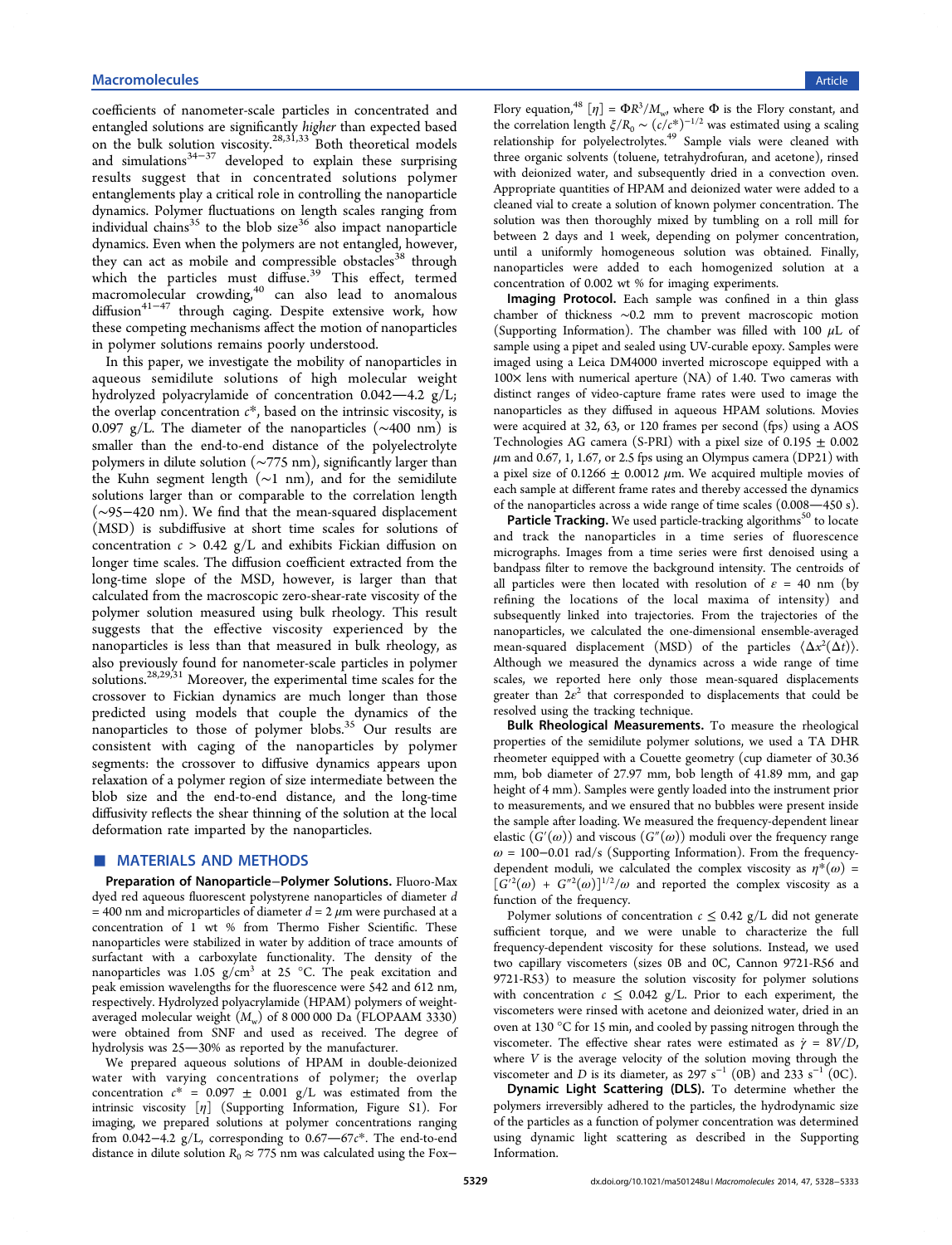#### <span id="page-2-0"></span>■ RESULTS AND DISCUSSION

The mobility of the nanoparticles in the polymer solutions, as measured by particle tracking methods, qualitatively and quantitatively changed with increasing polymer concentration as shown in Figure 1. At low concentrations of polymer (0.042



Figure 1. Mean-squared displacement (MSD)  $\langle\Delta x^2(\Delta t)\rangle$  as a function of lag time  $\Delta t$  for 400 nm diameter nanoparticles in aqueous solutions of solutions of hydrolyzed polyacrylamide of varying concentration c (in units of  $g/L$ ). Dashed lines indicate linear fits (power law exponent of one) at long time scales; dotted lines indicate power-law fits with varying exponent at short time scales.

g/L) the dynamics of the nanoparticles were nearly diffusive, as indicated by the linear fits to the mean-squared displacement (MSD)  $\langle \Delta x^2(\Delta t) \rangle = 2D\Delta t$  over all time scales. When the polymer concentration was increased above 0.42 g/L, the slope of the MSD as a function of lag time at short times (on a log− log scale) was less than one, indicating the emergence of subdiffusive dynamics on short time scales. Subdiffusive exponents for nanoparticle mobility in neutral polymer solutions are often attributed to entanglements, $31$  but entanglement effects in salt-free solutions of high-molecularweight polyelectrolytes typically do not appear until [con](#page-5-0)centrations that are much larger than  $c^*$  (estimated as >1000 $c^*$  for a molecular weight of  $8\,000\,000^{51}$ ). The slope of the short-time MSD as a function of lag time decreased as the concentration of polymer was increased from ∼[0.8](#page-5-0) at 0.42 g/L to ∼0.4 at 4.2 g/ L. On long time scales the dynamics of the nanoparticles were Fickian diffusive, as indicated by the linear dependence of the MSD on lag time for all samples  $(0.042 - 4.2 \text{ g/L})$ . The time at which the dynamics exhibited the crossover to Fickian diffusive behavior increased from ∼5 s at 0.42 g/L to ∼30 s at 4.2 g/L. The distributions of particle displacements, however, remained Gaussian on all time scales (Supporting Information, Figures  $S2-S7$ ). We concluded that on long time scales the nanoparticles diffused in an eff[ective medium and e](#page-4-0)xtracted an effective long-time diffusion coefficient  $D_{\text{eff}}$  for each polymer concentration from the long-time slope of the MSD.

In homogeneous solutions, the diffusion coefficient of particles of diameter  $d$  in a homogeneous solution is related to the solution viscosity using the Stokes−Einstein equation, D =  $k_{\text{B}}T/3\pi\eta d$ , where T is the temperature and  $\eta$  is the viscosity of the solution. We thus compared the effective diffusivity  $D_{\text{eff}}$ , obtained from the long-time particle tracking data, with that calculated from Stokes–Einstein  $(D_{SE})$ , obtained from the measured bulk zero-shear rate viscosity and the known particle diameter. For polymer concentrations greater than  $0.42$  g/L, we measured the bulk solution viscoelasticity using rheology. The

bulk viscosity of the semidilute polymer solutions was strongly shear-thinning, as shown in Figure 2. At low shear rates the



Figure 2. Viscosity  $\eta$  as a function of angular frequency  $\omega$  for solutions of hydrolyzed polyacrylamide with varying concentration  $c$  (in units of  $g/L$ ), as measured in a double-Couette geometry. The dashed lines indicate the values of the low-shear viscosity  $\eta_{SE}$  extrapolated from the measured viscosity for each concentration.

viscosity was nearly independent of shear-rate (i.e., Newtonian). We thus extracted the low-shear-rate viscosity that characterized the bulk viscosity in a quiescent solution and thereby calculated  $D_{SE}$ . Polymer solutions with concentrations below 0.42 g/L did not generate sufficient torque in the rheometer to allow measurements of the zero-shear-rate viscosity. Instead, we employed capillary viscometry to measure the solution viscosity at a finite shear rate and similarly calculated the effective diffusivity  $D_{SE}$  at  $c = 0.042$  g/L.

We observed significant discrepancies between the microscopic  $D_{\text{eff}}$  and macroscopic  $D_{\text{SE}}$  for solutions of concentration c  $\geq$  0.42 g/L, as shown in Figure 3. For polymer concentrations greater than 0.42 g/L we found that  $D_{\text{eff}}$  >  $D_{\text{SE}}$  as was observed for much smaller nanoparticles in polymer solutions and



Figure 3. Nanoparticle diffusivity  $D_{\rm eff}/D_{\rm s}$  extracted from the long-time mean-squared displacements as a function of the normalized polymer concentration  $c/c^*$  (open symbols). Solid symbols indicate the diffusivity calculated from experimental measurements of the bulk viscosity: squares use the zero-shear viscosity measured for solutions with  $c/c^* \geq 6.7$  (corresponding to  $c \geq 0.42$  g/L), and the star ( $c/c^* =$ 0.67, corresponding to  $c = 0.042$  g/L) uses the viscosity measured at a shear rate of 233 s<sup> $^{-1}$ </sup> using a capillary viscometer. The dashed and solid lines show fits to models by ref 52 (for all data) and ref 35 (for  $c/c^*$  > 1 only), respectively.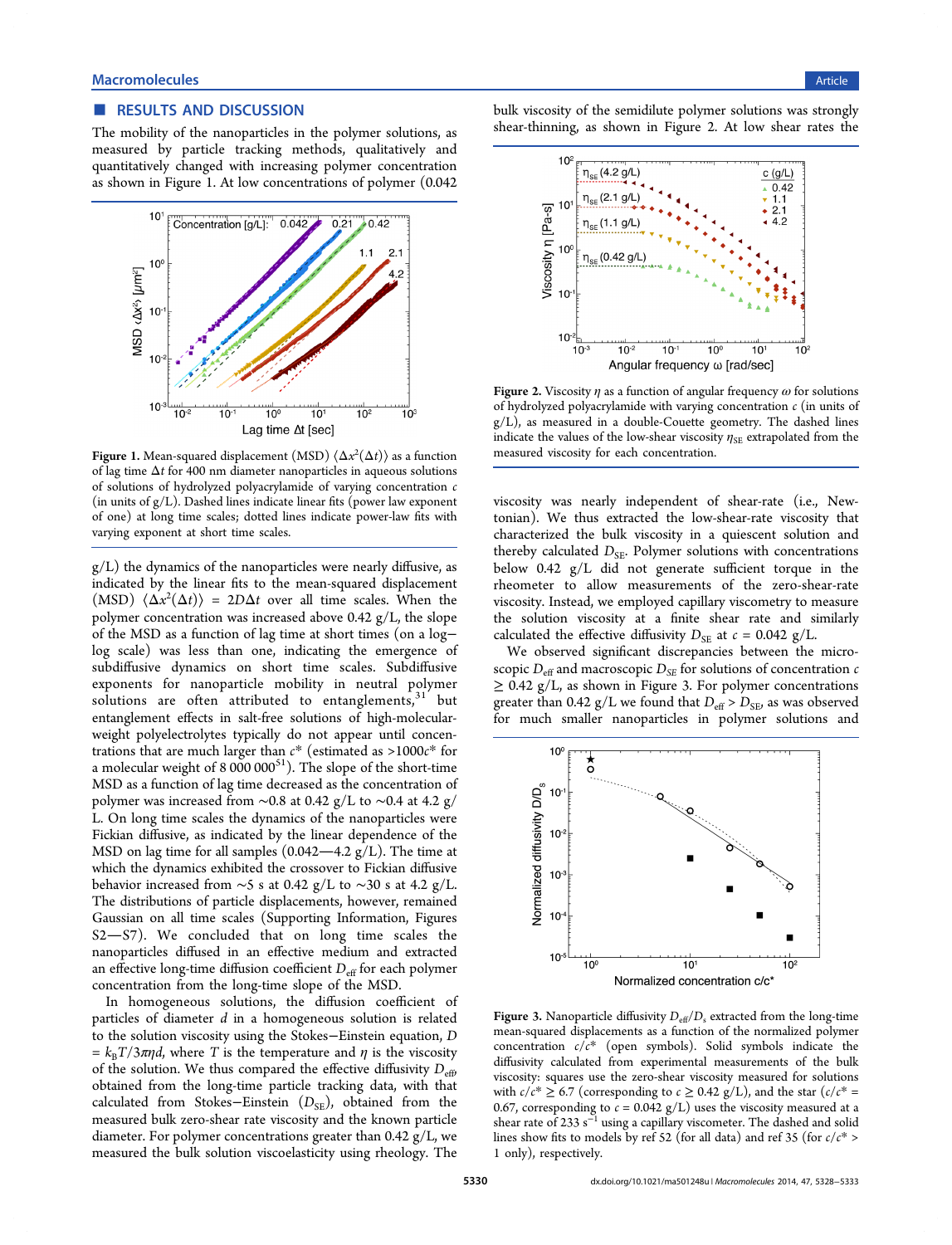melts.<sup>28,33</sup> The ratio  $D_{\text{eff}}/D_{\text{SE}} \sim 10$  was approximately constant over the concentrations probed, similar to that obtained with small[er na](#page-5-0)noparticles at comparable  $d/R \sim 0.6$  in solutions of neutral polymers.<sup>33</sup> At lower polymer concentrations the discrepancy between  $D_{\text{eff}}$  and  $D_{\text{SE}}$  largely vanished. For a polymer concentr[ati](#page-5-0)on of 0.042  $g/L$  we found that  $D_{SE}$  was slightly larger than  $D_{\text{eff}}$ , which we attributed to shear thinning of the polymer solution at the shear rate  $(233 s<sup>-1</sup>)$  at which the viscosity was measured.

The discrepancy between  $D_{\text{eff}}$  and  $D_{\text{SE}}$  observed here for the 400 nm diameter nanoparticles, like that observed earlier for smaller nanoparticles, $^{28,31,33}$  suggests that the dynamics of nanoparticles of size comparable to the polymer coils do not probe the bulk rheo[logical](#page-5-0) properties of polymer solutions. Because particles whose size is much larger than characteristic length scales are known to probe the bulk rheology of polymer solutions,15−<sup>25</sup> we measured the mean-squared displacement (MSD) using surfactant-stabilized polystyrene microparticles of diameter [2](#page-5-0)  $\mu$ m in a HPAM solution with a polymer concentration of 2.1  $g/L$ . For these particles the ratio of the particle size to the end-to-end distance of the polymers was  $d/R$ ∼ 2.5. For the larger particles the long time MSD dependence was again consistent with diffusive dynamics, as shown in Figure 4. Furthermore, the diffusivity extracted from the long-



Figure 4. Mean-squared displacement (MSD) as a function of time for particles of diameter 400 nm and  $2 \mu m$  diffusing in a polymer solution with concentration 2.1 g/L. Inset table: viscosity  $\eta$  extracted from the low-shear-rate bulk rheology and from the long-time limit of the MSD for 400 nm and 2  $\mu$ m particles.

time slope of the microparticles was much closer to the lowshear-rate viscosity measured using bulk rheology; we attributed the factor of 2 difference in diffusivities (and hence in effective viscosities) to the relatively small  $d/R \sim 2.5$  of the microparticles. This experiment indicated that bulk solution viscosity would be recovered as the size of the particles was increased.

From the microscopy studies, we summarize two key results for the diffusion of nanoparticles in high-molecular-weight polyelectrolyte solutions. First, for concentrations  $c \geq 0.42$  g/L the nanoparticles exhibited subdiffusive dynamics on short time scales. Second, the dynamics of nanoparticles for all solutions were diffusive on long time scales, but the diffusivity extracted from the long-time slope of the MSD was over an order of magnitude larger than that calculated from the zero-shear-rate viscosity of the polymer solutions. We note that the concentration dependence of  $D_{\text{eff}}$  alone does not provide insight into the mechanisms driving the dynamics: over the range of polymer concentrations probed in this study, both a stretched-exponential model,  $D_{\text{eff}} \propto \exp(-c^{\nu})$  [ref 52] and a scaling model,  $D_{\text{eff}} \propto (c/c^*)^{-1.52}$  [ref 35] could describe the concentration dependence of  $D_{\text{eff}}$ , as shown by the fit[s in](#page-5-0) Figure 3.

We first considered several mechani[sms](#page-5-0) for the origin of the [su](#page-2-0)bdiffusive dynamics at short times. The first potential mechanism is solution elasticity: micron-sized particles diffusing in entangled or cross-linked polymer solutions exhibit subdiffusive dynamics on short time scales that are coupled to the elasticity of the solution, $16,19$  as described quantitatively using the generalized Stokes–Einstein equation.<sup>13</sup> One-point microrheology measurements f[or th](#page-5-0)e linear elastic and viscous moduli, however, also deviated from the [bu](#page-4-0)lk values (Supporting Information, Figure S8). Separately, we note that the polymer concentrations examined here are significantly s[maller than those for w](#page-4-0)hich the effects of entanglements are observed for polyelectrolyte solutions. We thus contend that the subdiffusive dynamics of the nanoparticles in semidilute polyelectrolyte solutions do not reflect the bulk rheological properties of the solution.

We next considered the possibility that the polymers irreversibly adhered to the nanoparticles, as earlier experiments found that polymer sticking could lead to subdiffusive exponents of ∼0.5 that reflected the Rouse-like dynamics of the polymers.<sup>53,54</sup> To test this idea, we formulated dilute solutions of polymer at concentrations ranging from 0.00084 to 0.027 g/L co[ntain](#page-5-0)ing nanoparticles of 400 nm and measured the hydrodynamic radius of the nanoparticles using dynamic light scattering. Within experimental error, the hydrodynamic radius of the particles was constant across the range of polymer concentrations probed (Supporting Information, Figure S9), indicating that the polymers did not strongly interact with the nanoparticles.

Finally, we considere[d](#page-4-0) [the](#page-4-0) [possibility](#page-4-0) [that](#page-4-0) [the](#page-4-0) subdiffusive dynamics reflected coupling between particle and polymer dynamics. We tested this idea using the scaling model of Rubinstein and collaborators, $35$  which predicts a crossover from subdiffusive to diffusive behavior for particles whose size falls between the correlation l[en](#page-5-0)gth (which we estimate for polyelectrolytes<sup>49</sup> as  $\xi/R_0 \sim (c/c^*)^{-1/2}$  and the tube diameter; because our solutions are not entangled, this intermediate regime is the r[ele](#page-5-0)vant one for our experiments. The time scale for the crossover from subdiffusive to diffusive dynamics obtained from this model,  $\tau_d \sim (\eta_s \xi^3 / k_B T) (2a/\xi)^4 \sim \eta_s (2a)^4/$  $(k_{\rm B}T\zeta)$ , is much shorter than the crossover time scale that we observed in experiments for all polymer concentrations (e.g., for *c* = 2.1 g/L ( $c/c^* \sim 33$ ),  $\tau_d \sim 0.041$  s from the Rubinstein model and the experimental crossover occurs at ∼19 s; estimated time scales for the crossover and for the blob size relaxation are given in Table S1 of the Supporting Information). This comparison suggests that polymer dynamics at the blob and particle scales do not control [the particle](#page-4-0) [dynamics.](#page-4-0)

Instead, we suggest a physical picture for subdiffusive motility in the semidilute regime that is motivated by comparisons to caged or crowded systems. In those systems, subdiffusive particle dynamics can indicate the presence of obstacles that locally cage the particle on short time scales; the transition from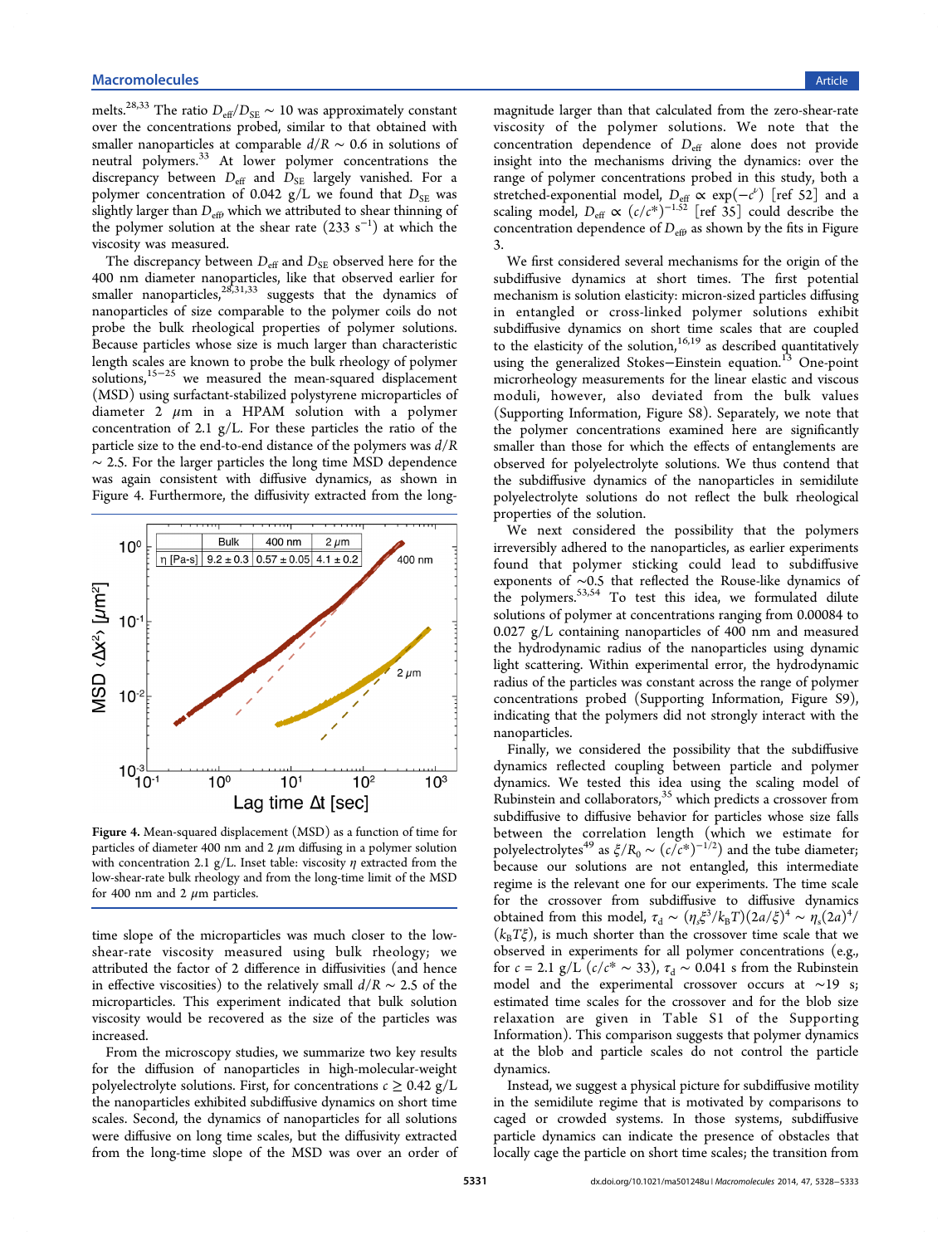<span id="page-4-0"></span>subdiffusive to diffusive motility occurs when this local cage relaxes and the particle escapes. In our semidilute solutions, the nanoparticles are caged by the large polymers. We suggest that the transition to diffusive mobility occurs when the cage formed by the polymers relaxes. This relaxation must occur over multiple blobs because the transition to diffusive motility occurs on longer time scales than  $\tau_d$ . Similarly, this relaxation must occur on length scales smaller than the end-to-end distance because the transition occurs on shorter time scales than the characteristic time scale for chain diffusion (e.g., for  $c = 2.1$  g/L  $(c/c^* \sim 33)$ , the Rouse time scale is ∼31 s as estimated from Figure 2). These comparisons suggest that the length scale over which the local cage must relax is intermediate between the blob s[ize](#page-2-0) and the end-to-end distance of the polymer. This length scale may be set by transient clustering<sup>55</sup> between polymer segments, which is thought to generate a slow relaxation in polymer solutions in less-good sol[ven](#page-5-0)ts whose concentration is intermediate between the overlap and entanglement concentrations.

This picture is also consistent with the faster-than-expected mobility of the nanoparticles in the polymer solutions. On long time scales the nanoparticles exhibit free diffusion, but in an effective medium of lower viscosity than the zero-shear-rate bulk viscosity. As before, we note that the faster-than-expected dynamics cannot reflect the viscoelasticity of the polymer solution or nanoparticle−polymer adhesion—indeed, these mechanisms would lead to slower mobility. Instead, the lower effective viscosity also reflects the coupling between nanoparticle and polymer dynamics $35$  through local relaxation. The local rate at which the nanoparticles deform the polymer matrix is nonzero because the polym[er](#page-5-0) solutions are shear-thinning; the nanoparticles thus experience a viscosity that is lower than that at zero-shear rate.

## ■ CONCLUSIONS

We measured the mobility of nanoparticles of diameter 400 nm in solutions of high-molecular-weight hydrolyzed polyacrylamide of end-to-end distance 775 nm. For solutions in which the polymer concentration is greater than the overlap concentration, the dynamics changes from subdiffusive at short time scales to diffusive on long time scales. The time scale at the crossover between these dynamics increases with polymer concentration. The effective diffusivity extracted from the longtime dynamics, however, is always greater than that calculated from the zero-shear-rate bulk viscosity. The lower-thanexpected effective viscosities experienced by the nanoparticles (for  $c > 0.42$  g/L) suggest that their dynamics are coupled to polymer fluctuations, as observed and predicted for smaller nanoparticles (∼nm) that sample dynamics on the scale of polymer chain segments. Because the transition from subdiffusive to diffusive mobility occurs on time scales intermediate between the relaxation time scales for polymer blobs and for self-diffusion, we suggest that the length scale controlling the coupling of nanoparticle and polymer dynamics is intermediate between the blob size and the end-to-end distance. On short time scales the nanoparticles are caged by the polymers; on longer time scales this local cage relaxes to allow the nanoparticle to freely diffuse in an effective medium whose viscosity reflects the shear-thinning nature of the polymer solution.

This physical picture suggests an origin for both of the distinctive features of nanoparticle mobility in polyelectrolyte solutions observed here. An open question, however, is the

physics that sets the size of the relaxing region that controls the crossover from subdiffusive to diffusive mobility. Similar measurements over a wide range of particle-to-polymer size ratios and particle−polymer interactions are needed to identify this critical length scale and are underway. We note that the static and dynamic behaviors of polyelectrolytes are somewhat more complex than those of polymers due to the presence of charges; in particular, both solvent quality and counterion concentration may significantly affect the polymer dynamics and hence those of the nanoparticles. Nonetheless, we expect these results to have interesting implications for nanoparticle diffusion in a wide range of polymer and polyelectrolyte solutions, including nanoparticle-based strategies to change the interfacial interactions in highly confined porous media to enhance oil recovery and processing strategies to fabricate advanced polymer nanocomposites.

#### ■ ASSOCIATED CONTENT

#### **8** Supporting Information

Experimental details; Figures S1−S9 and Table S1. This material is available free of charge via the Internet at http:// pubs.acs.org.

# ■ AUTHOR INFORMATION

#### [Correspond](http://pubs.acs.org)ing Authors

\*E-mail: (R.K.) ramanan@uh.edu.

\*E-mail (J.C.C.) jcconrad@uh.edu.

#### Notes

The authors de[cl](mailto:ramanan@uh.edu)[are no competing](mailto:jcconrad@uh.edu) financial interest.

#### ■ ACKNOWLEDGMENTS

R.K. acknowledges the partial support of the Gulf of Mexico Research Initiative (Consortium for Ocean Leadership Grant SA 12-05/GoMRI-002). J.C.C. acknowledges the support of the American Chemical Society Petroleum Research Fund (52537-DNI7) and the National Science Foundation (DMR-1151133).

#### ■ REFERENCES

- (1) Sahimi, M. Rev. Mod. Phys. 1993, 65 (4), 1393−1534.
- (2) Ponnapati, R.; Karazincir, O.; Dao, E.; Ng, R.; Mohanty, K. K.; Krishnamoorti, R. Ind. Eng. Chem. Res. 2011, 50 (23), 13030−13036. (3) Metin, C. O.; Bonnecaze, R. T.; Nguyen, Q. P. SPE Res. Eval. &
- Eng. 2013, 16 (03), 327−332. (4) Njuguna, J.; Pielichowski, K.; Alcock, J. R. Adv. Eng. Mater. 2007,

9 (10), 835−847.

(5) Kumar, S. K.; Krishnamoorti, R. Annu. Rev. Chem. Biomol. Eng. 2010, 1 (1), 37−58.

(6) Gam, S.; Meth, J. S.; Zane, S. G.; Chi, C.; Wood, B. A.; Winey, K.

I.; Clarke, N.; Composto, R. J. Soft Matter 2012, 8 (24), 2512−2520.

(7) Kim, D.; Srivastava, S.; Narayanan, S.; Archer, L. A. Soft Matter 2012, 8 (42), 10813−10818.

(8) Toohey, K. S.; Sottos, N. R.; Lewis, J. A.; Moore, J. S.; White, S. R. Nat. Mater. 2007, 6, 723−733.

(9) Toohey, K. S.; Hansen, C. J.; Lewis, J. A.; White, S. R.; Sottos, N. R. Adv. Funct. Mater. 2009, 19 (9), 1399−1405.

(10) Hansen, C. J.; Wu, W.; Toohey, K. S.; Sottos, N. R.; White, S. R.; Lewis, J. A. Adv. Mater. 2009, 21 (41), 4143−4147.

(11) Kolmakov, G. V.; Revanur, R.; Tangirala, R.; Emrick, T.; Russell, T. P.; Crosby, A. J.; Balazs, A. C. ACS Nano 2010, 4 (2), 1115−1123.

(12) Kratz, K.; Narasimhan, A.; Tangirala, R.; Moon, S.; Revanur, R.; Kundu, S.; Kim, H. S.; Crosby, A. J.; Russell, T. P.; Emrick, T.; Kolmakov, G.; Balazs, A. C. Nat. Nanotechnol. 2012, 7, 87−90.

(13) Mason, T. G.; Weitz, D. A. Phys. Rev. Lett. 1995, 74 (7), 1250− 1253.